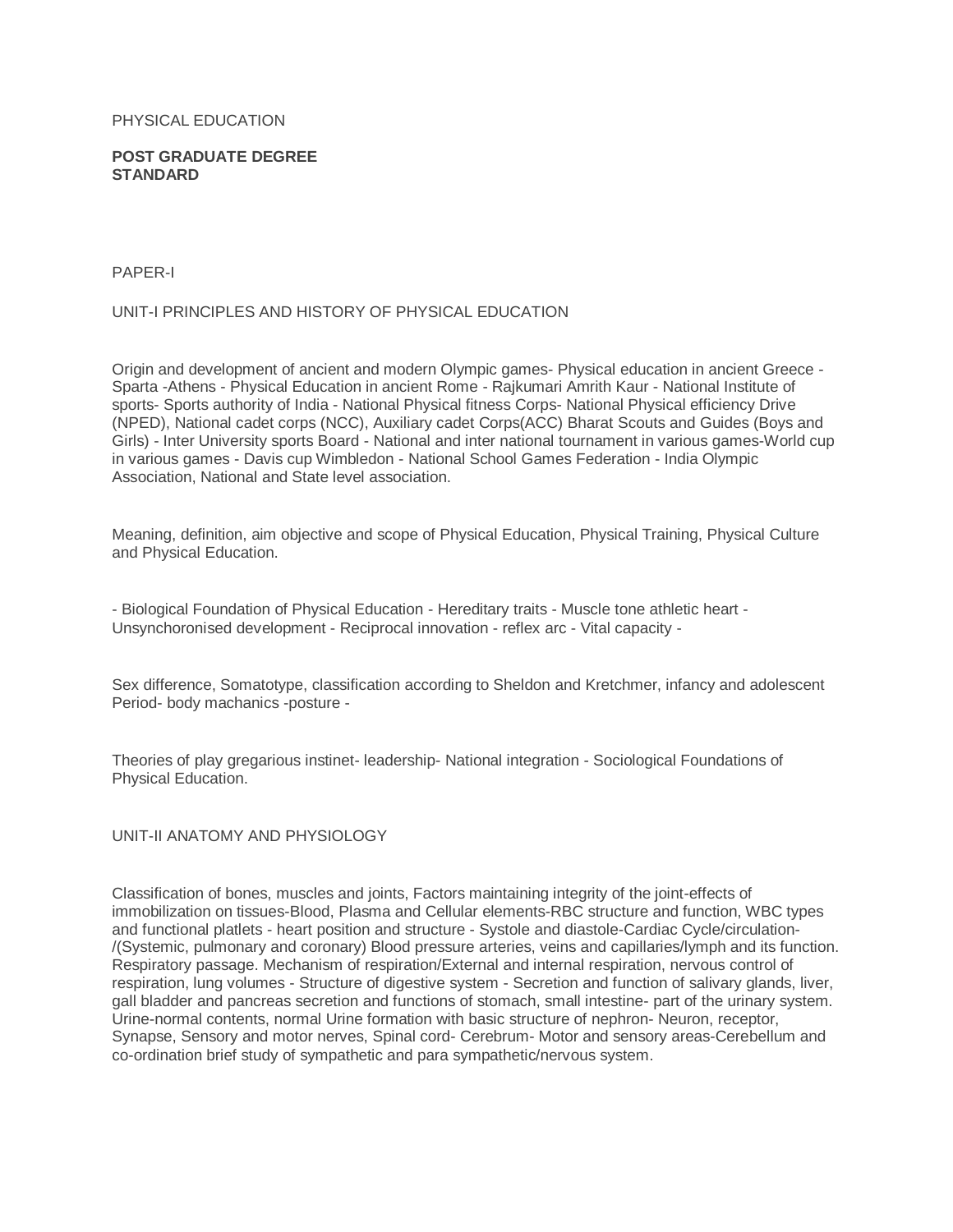# UNIT - III SPORTS MANAGEMENT

Meaning, definition and concept of management- need and scope of sports management - level of management - Principles of management - Hierarchy/span of control and unity of command - meaning and importance of methods in Physical Education - Factors influencing methods - Presentation technique lesson plan- general and particular - Class management commands- Classification of Pupils - Need and importance of classification - age-height and weight Macloys classification- Competition and tournament - Fixtures- intramural and extramural Sports meet and play day festival-Incentives and award -Meaning of organisation and administration/guiding principles of/ organisation -Scheme of Physical Education programme in schools, Colleges, Universities, District, State and nationals-Organisation chart for school, College/ University, District, State and nation-Pre work and post work for organisation of conference - Clinic-workshop-Seminar in Physical Education Games budget-Sources of income-source of Expenditureapproved items of expenditure-rule for utilisation of games fund of for Physical Education pregamebudget preparation and planning- accounting- records and registers.

#### UNIT- IV SPORTS PSYCHOLOGY AND

# SPORTS SOCIOLOGY

Meaning of Sports Psychology the nature of sports. Scope of sports Psychology, Relationship of sports Psychology with other sports sciences, Importance of sports Psychology for Physical Education-Relationship of intelligence to motor ability to learn motor skills athlete verses non athlete in intelligence motor and Physical characteristics of mentally retarded-Basic consideration in Motor learning performance of Factors affecting Motor learning-Physical and motor consideration body build-health and weight-Strength muscular endurance-Flexibility-balance-co-ordination - reaction time - movement timeresponse time and reflex time-kinesthesis-Meaning of motivation, need, drive-Types of motivation-Intrinsic & Extrinsic motivation-Technique of motivation-Meaning of Emotion-Type of Emotion -Effect of Emotion on performance-conflict -Frustration -Anxiety fear-Aggression-Stress- Determinations of Competitive behaviour-Precompetition-Competition and post Competition states-Selected Psycho regulative techniques for relaxation and activation.

Meaning and definition of sports -Sociology - Sport as a social phenomena - Sociology of sports separate discipline, sports and socialization of the individual -Culture-sports and culture -Basic concepts of culture -Elements of culture-Function and culture-Relationship of sports with other elements of culture-Social planning and physical culture-work, free time and physical culture-physical culture as a requirement of social development-Development of socialisitic production and physical culture, Social institutions, Economic, Political Religious Relationship of sports with other social institutions -Emergence and growth of commercial sports-effects of commercialization on sports. Status and incom of athletes in commercial sports-sports and solidarity-Political consequences of international sports events-Reasons for combining sports and religion-similarities and difference between sport and religion woman in sports-the sportswoman in our society-Participation patterns among women gender in equation issues-women sports in future-Place of game and sports in difference periods. (ancient middle and modern)

# UNIT-V RULES OF GAMES AND SPORTS

Theory and officiating the following games and sports:-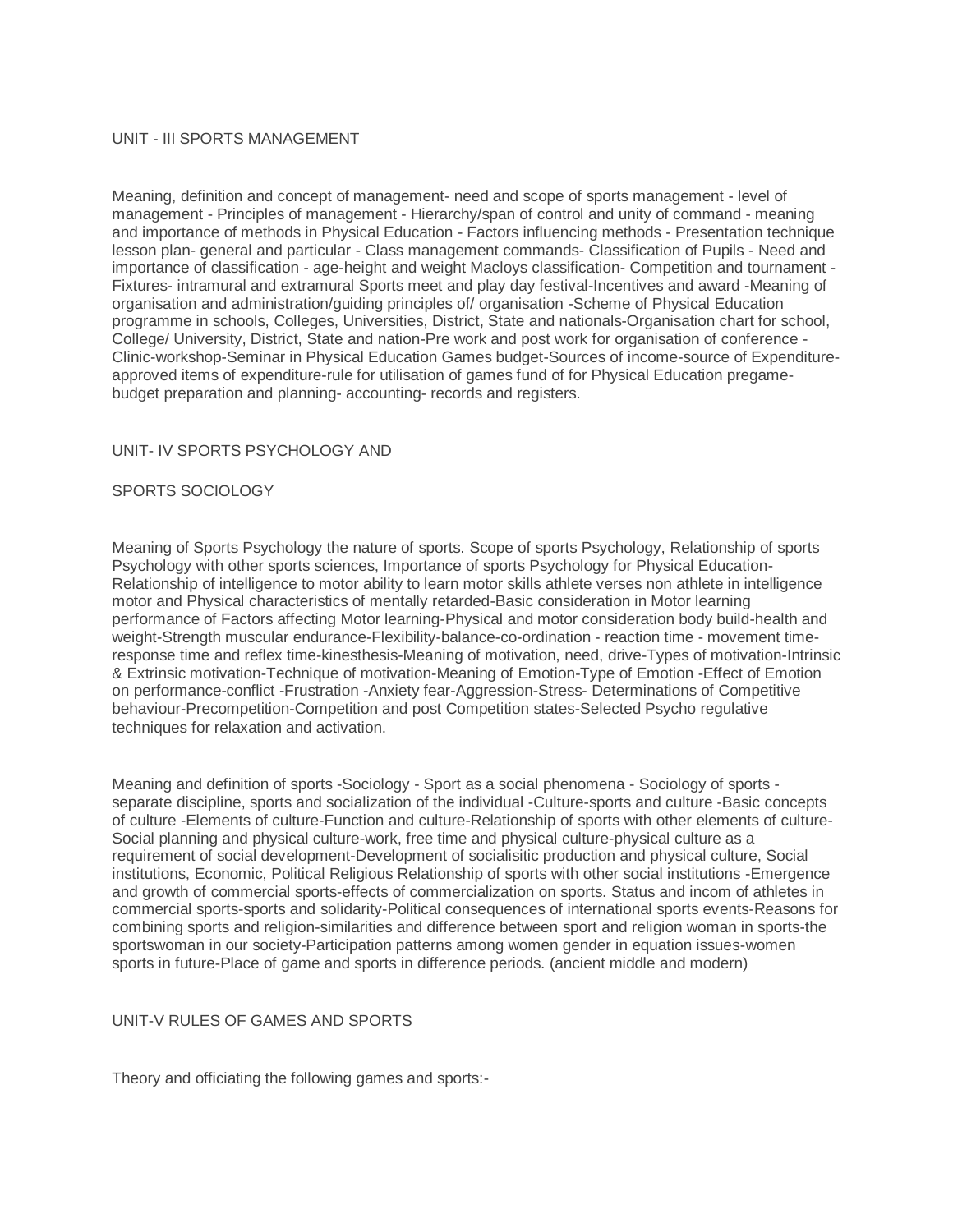Track and field, Kabaddi, Khokho, Baskerball, Volleyball and Cricket, Handball, Hoickey, Soccer, Softball, Table tennis, Ball badminton and badminton.

Each game or sport to be dealt under the following heads history and development of game or sportsground dimentions and markings; standards equipments. Rules and interpretation of rules, duties of offcials-Systems of officiating-position, signals etc.

PAPER-II

UNIT-I

RESEARCH METHOD, STATISTICS,TEST MEASUREMENT AND EVALUATION

Definition of Research-Meaning, Need, Nature and Scope of Research in physical Education, classification of Research-Basic Research Applied Research-Action Research. Location of Research problem-Criteria for selection of a problem-Hypothesis and formation of Hypothesis-Research Proposal-Qualities of a good researchers.

Definition of Historical Research -Stops in Historical Research-sources of Historical Research-Primary Data-Secondary Data-Historical Criticism-Internal criticism -External Critisism.

Survey study-Case study-Normative study meaning of variables-Types of variables-Nature and Meaning of Experimental Research Planning for Experimental Research-Field Experimental Designs-Single Group Design-Reverse Group Design-Repeated Measure Design-static Group comparison Design-Equated Group Design-Factorial Design.

Style of writing Research Report-Mechanics of writing Research Report-Footnote and Bibligraphy writing Different method of sampling.

Statistics-meaning, Definition, Function, need and importance-uses, types of statistics, meaning of the terms-Population sample data, kinds of data, variables, discrete continuous parametric, Non-parametric-Statistics-Frequency table, meaning uses and construction of frequency table. Measures of central tendency-calculation of mean, median and mode.

Definition of measures of variablity and their uses-Range Calculation of Range-Quantile Deviation-Mean Deviation-Standard Deviation from ungrouped and grouped data meaning of measurement and Evaluation-Nature and scope -Need and importance of evaluation in the field of physical education - Principles of evaluation-Criteria of Test selectison-factors affecting scientific Authenticity-Classification of tests-Standarrised and teacher made test (objective and subjective)-Construction of knowledge skill tests-Administration of testing programme its procedure and follow up.

Cardiavascular and Respiratory Function Tests:- Cooper's 12 minutes continous ran walk and modifications-12 minutes cycling test (Coopers)-Harvesed step test and modification (High School, andcollege level). Oregon Motor Fitness test-JCR Test-Canadian fitness test AAHPER Youth fitness test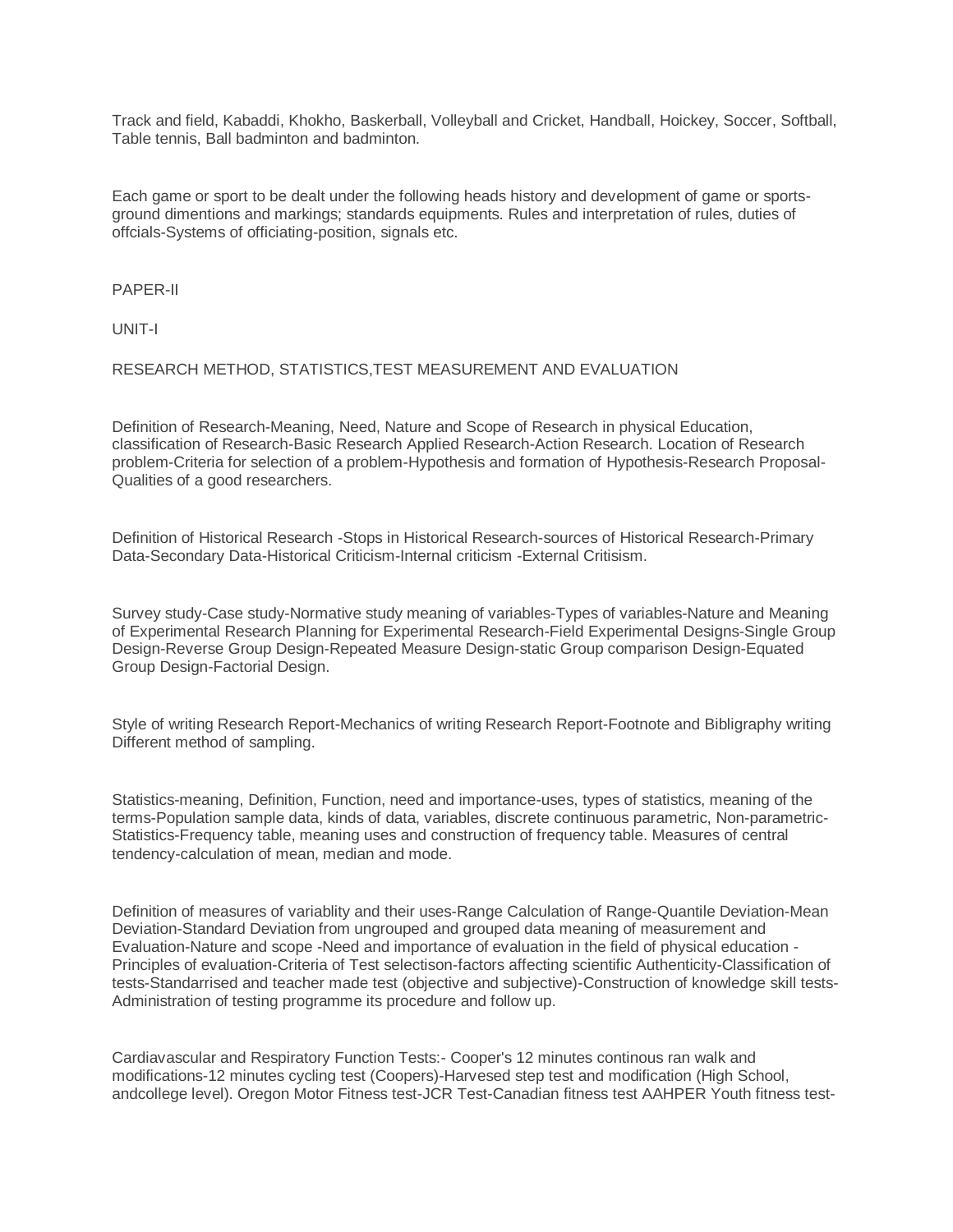Indian Motor Fitness Test. Mecloy's General Motor Ability test-Methany Johnson test. Krausweber test and Musuclar fitness Instrument for measuring. Strength Roger's Physical fitness Index and suggested changes in the PFI test-Volleyball-Brady Russel and Lange test-Basket ball johnson test, knox test-Soccer:- MCDonald test and Johnson test, Badminton:- Miller Volley test Lockhand Mephersoin test field Hockey:- Dribbling and Goal Shooting test Tennis :- Broer-Miller Tennis test. Measures of posture-IOWA posture test (Cureton's) Anthoro pometric measurement-Girth measurement-Upperarm Forearm, Calf chest-width measurements-Biacronical chests, Illicrestal, Biepicondylar (Femur and Hemerus) Height measurement-Static and sitting height-Somatotype-Scheldon's Technique..

# UNIT-II KINESIOLOGY AND BIOMECHANICS:

Meaning, Nature and scope of the study of structural kinesiology-history and scientific foundation of human Axis, plane and their type-segment movements in relation to axis and planes. Types of bonemechanical axis-Articulation structure and classification-functions-movements of skeleton, Units Centre of gravity-line of gravity planes-of the body and axes of motion, fundamental movements of the major segments of the body. Muscular attachment (Proximal,distal upper, Lower,Medial, Lateral, Peripheral and central attachment)-muscle classification based on joint structure and their role in total movement-Types of muscular action and body movements-nerve -muscular basis of human movements.

Familiarising with the structure and function of shoulder, hip, elbow, knee wrist and ankle joints. Origin and insertion of muscles-movements referring to physical exercise and basic skills in sports and gamespectoralise major and minor deltoid, trapezes, quadriceps, gastrocnemius, saratu anterior and posterior, biceps, triceps-rectus femoris, Sartorius, rectus abdominus. Human movement in relation to joints /bones and muscles locomotive skills-walking, running training for locamotive skills-body projection skills, stationary take off, moving take off. Throwing patterns, pushing patterns, striking patterns, performance in water buoyancy flats, locamotion in water.

Meaning and definition of Biomechanics-Role of Biomechanics in physical education and sports-basic terms-mechnic-sports biomechanics-Dynamic-Kinematies-Kineties-static-Plenes axes-centre of gravity, vectors and scalars. Meaning and Definition of motion-types of motions-linear motions-angular motioncircular motion-uniform motion-speed-velocity-acceleration-movementum basic laws of motion-principles related to Law of inertia-Law of acceleration- Law of counter for co-relationship of Linear and angular motion. Meaning and definition of force-units of force-effects of force-Sources of force-force componentsforce applied at an angle-preasure-friction-buoyance-spin-centripetal force-centrifugal force. Freely falling bodies-projecticles-equation of projecticles. Stability-Meaning-Definition factors influencing equilibrium-Guilding principles of stability State and dynamic stability. Meaning-work-Power-energy-Kinetic energy and potential energy-conservation of energy-elasticity-co efficient of elasticity-Impact -Law of conservation of linear nomentum-Rebound-Leverage-Classes of lever-practical applications. Fluid mechanics-Water resistence-Flotaing-specific gravity-Centre of buyoancy-Aerodynamics-Air Resistance form-Drag-the lift-The magnus effect. Analysis of moments -types of analysis-kinosiological analysis-Biomechnical analysis-Cinemetographic analysis-the analysis Methods of Analysis vishual and instument analysis of fundamental motor skills walking-Running-Throwing-catching-Pushing-lifting -Hitting-strikinglicking-jumping-analysis of skills-Techniques of games-Basket ball-Cricket-Football-Hockey Volleyball athletics swimming and Gymnestics.

# UNIT-III EXERCISE PHYSIOLOGY AND SPORTS MEDICINE

Structure of the skeletel muscle-muscle fibre-the contractile agent of a muscle fibre-red and white musclemuscle spindle-blood supply to the muscles-the chemical composition of muscles-Muscular contraction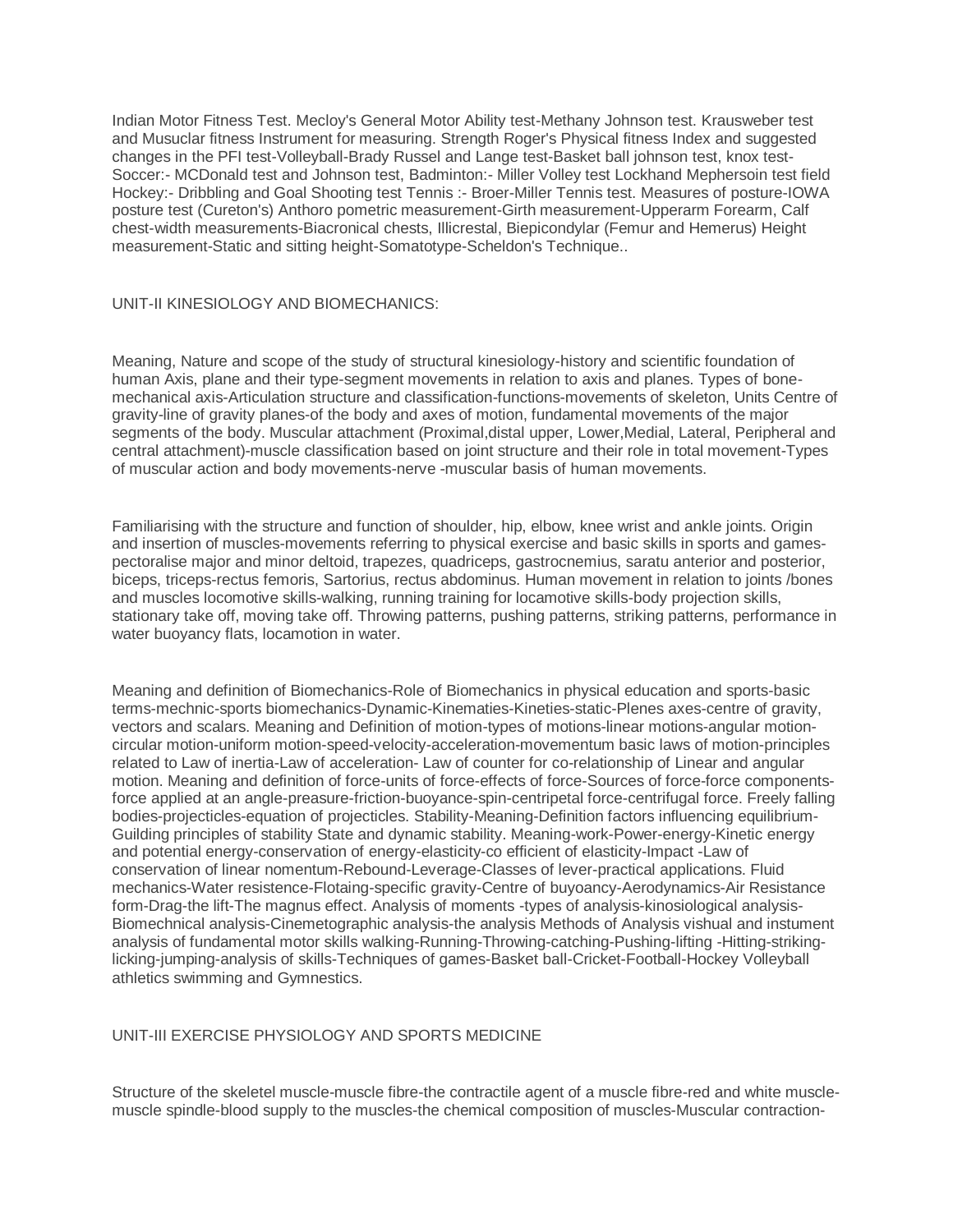effect of temperature and warming up-staircase phenomenon-the chemistry of muscular contraction. Basic structure of the nerve-reflex are Synapse motor unit-neuro-muscular junction-transmission of the nerve impulses. Metabolism-sources of ATP-Anaerobic metabolism-Aerobic metabolism of corbohydrates, Proteins and Fats. The aerobic and anaerbic systems during rest and exercise and oxygen deficit and oxygen debt. The recovery process after exercise. Internal and external respirationpulmonary ventilation-minute ventilation-during exercise tidal & other lung volumes. Measurement of the volume of the Cardiac out put-Cardiac out put during exercise Circulating adjustment during exercise stroke volumes-effect of training on stroke volumes and heart. Diastolic and systolic blood pressure-blood pressure changes during exercise, Types of fatigue-Symptoms of fatigue-causes of fatigue-sites of fatigue. Effect of training on various sytems of the body viz. muscular, Circulatory, respiratory and nervous systems. Sport-Harmful-beneficial-fun-some common general symptoms-fever -cough-vomiting pain and inflamation-fainting-excessive sweating-muscle cramp. The body's immunal system-specific infectious diseses childhood illness-measles chickenpox-whooping cough-Disorders of Respiratory tract-Disorder of the digestive system-Skin diseases-Mental disorders-Anxiety and worry-Sleep disturbances-Blood disorders -Anaemia-Composition of blood-overweight-obesity and fastings-Diet-Emergy need and energy balance-vitamins-minerals-ointment and liniment used in sports-Medication and performancedoping.

### UNIT IV TRAINING METHOD AND COACHING:

Definitions of training-Sports-Coaching task-Skill-Techniques-tacties and strategies-Historical development of coaching schemes in India -Philosophy of coaching-Personal qualities and Technical qualification required for a coach. Planning and organisation of training-loading and Adaptation process-Forms of Adaptation-De-adaptation-Mal-adaptationand re-adaptation and Laws of Adaption-Periodical cycle-Micro, Meso-Macrocycles-Principles of planning -Periodization and its types. Principles and Characteristics of training load-Load Adaptation process-condition for super compensation over loadsigns and symptoms of overload, remedial measures and methods of over coming overload. Preseason training-competitive season training-off season trainin-Micro-Macro.,

Meso shedules of periodisation-pre-game-meal-specific nutrition to games/sports. Motor components - Balance flexibility-strength-Endurance-speed- Agility -Coordination National - International competition in the game of the choice of the student(Basket ball, Cricket, foot ball, Hockey,Volleyball,,Track and filed). Sports performace evaluation-Scouting and recording methods of evaluating the techniques. Training Basic methods of conditioning-Cabisthenics exercises-Weight training-Circuit training-Continuous running, slow and fast pace method-various i.e., pace method-fortlek training-internal training-resistance training-Pressure training -wind sprint. Definition of skill and technique-importance of skill and techniquemethod for improving skill and technique-method for improving skill and techniqeus-drills-lead up games.

Definition of tactics-individual and team tacties-defensive and offencsice tactics-Strategy and its meaning Types of periodisation-aims and content of various periods(Preparatory, competition and transition short term plan and long term plan).

#### UNIT -V CURICULAM DEVELOPMENT IN PHYSICAL EDUCATION

Definition and meaning of curriculum-Old and modern concepts.Definition and meaning of curriculum design-patterns of curriculum-Subject based-activity based and environment based patterns-factors that affect curriculum basic principles for planning curiculum-Design.

Major steps in curriculum development-formulating aims and objective selecting curriculum content-Criteria for curriculum content-Organisation and intergration of content preparing instructional materials